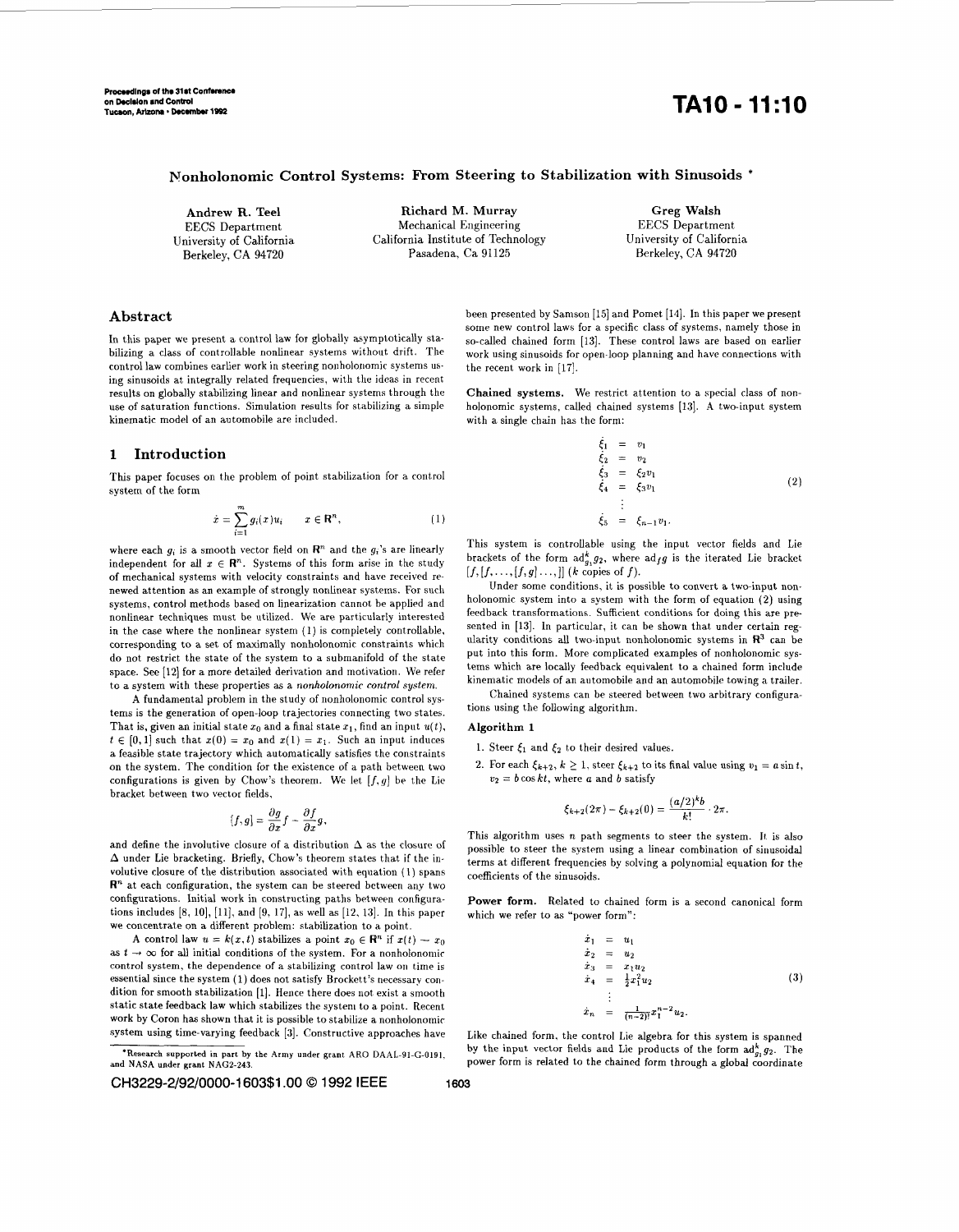$$
x_1 = \xi_1
$$
  
\n
$$
x_2 = \xi_2
$$
  
\n
$$
x_3 = -\xi_3 + \xi_1 \xi_2
$$
  
\n
$$
x_4 = \xi_4 - \xi_1 \xi_3 + \frac{1}{2} \xi_1^2 \xi_2
$$
  
\n
$$
\vdots
$$
  
\n
$$
x_n = (-1)^n \xi_n + \sum_{i=2}^{n-1} (-1)^i \frac{1}{(n-i)!} \xi_1^{n-i} \xi_i
$$
 (4)

The advantage of using power form over chained form is that given  $u_1$  and  $u_2$ , we can quickly solve for the motion of any of the state variables using only the trajectory of  $x_1$  and the function  $u_2$ . This canonical form also arises in the work of Grayson and Grossman in the context of generating systems of vector fields which realize a nilpotent control Lie algebra of a given order **[4].** It is also worthwhile to note that this form satisfies some of the simplifying assumptions used by Pomet to generate controllers for more general nonholonomic control systems [14].

In the sequel, we will restrict our results to those that apply to systems in chained form or, equivalently, power form. The are several reasons for taking this action. Systems which are in chained form characterize the fundamental difficulties of nonholonomic systems in a very simple and useful form. By understanding the geometry of controllers applied to chained form, we hope to understand the geometry of controllers applied to more general nonholonomic systems. This point of view has been used very successfully by Sussmann, who has shown how results applied to a "symbolic" representation of the control system can be used to understand systems with a compatible control Lie algebra **[9].** Chained systems can be regarded as a realization of a class of "symbolic" control systems with a particular Lie algebraic structure.

The goal of this paper is to present a class of control laws with strong geometric intuition which asymptotically stabilize an arbitrary chained system with two inputs and a single chain. We are optimistic that the stabilizing controllers presented here can be extended to the more general case and that by understanding their action on a canonical system we can understand their extension to systems with a similar Lie algebraic structure.

#### **2 Local Stabilization**

In this section we propose a class of locally stabilizing inputs for (3). To motivate our approach, we consider first the simplest such system:

$$
\begin{array}{rcl}\n\dot{x}_1 &=& u_1 \\
\dot{x}_2 &=& u_2 \\
\dot{x}_3 &=& x_1 u_2\n\end{array} \n\tag{5}
$$

From the discussion of chained systems above, we know that motion in the  $x_3$  direction can be achieved using sinusoidal inputs  $u_1 = a \sin t$ and  $u_2 = b \cos t$ . Integrating the differential equations over one period, the resulting motion is a closed curve in  $x_1$  and  $x_2$  and a net motion of  $-(ab)\pi$  in  $x_3$ . This suggests that the following control law

$$
u_1 = -x_1 - x_3^2 \sin t u_2 = -x_2 - x_3 \cos t
$$
 (6)

might be used to stabilize the system. The intuition is that if  $x_3$  is slowly varying then the average motion (over one period) in the **23**  coordinate can be approximated by setting  $a = -x_3^2$ ,  $b = -x_3$  which would give a net motion in  $x_3$  of  $-x_3^3\pi$ , i.e.,  $x_3$  would converge to zero.

To prove stability in a more rigorous fashion we make use of center manifold theory and averaging. For the purposes of the proof, we realize the time-varying feedback law by augmenting the controller with an exosystem

$$
\begin{array}{rcl}\n\dot{w}_1 &= w_2 & w_1(0) = 0 \\
\dot{w}_2 &= -w_1 & w_2(0) = 1,\n\end{array}
$$

and write the control law **as** 

$$
u_1 = -x_1 - x_3^2 w_1
$$
  

$$
u_2 = -x_2 - x_3 w_2.
$$

The closed loop system (including exosystem) has a local center manifold given by

$$
x_1 = \pi_1(x_3, w_1, w_2),
$$
  

$$
x_2 = \pi_2(x_3, w_1, w_2),
$$

transformation: which is approximately given by

$$
\pi_1 = -\frac{1}{2}x_3^2(w_1-w_2) \n\pi_2 = -\frac{1}{2}x_3(w_1+w_2).
$$

The dynamics of the system evaluated on the center manifold are (approximately) given by

$$
\dot{x}_3=-\frac{1}{4}x_3^3(w_1-w_2)^2.
$$

An averaging-like coordinate change can then be made to show that the complete system is locally, asymptotically stable to the origin. For  $x_3$  small, the higher order nature of  $x_3$  plays the role of the small parameter  $\epsilon$  usually found in averaging results.

We now consider the stabilization of an arbitrary system in power form. We begin with a local result and extend the controller to provide global convergence in the next section.

**Theorem 2.1** *Every* **pair** *of inputs* 

$$
u_1 = -x_1 - \left(\sum_{j=1}^{n-2} x_{j+2}^2\right)(\sin(t) - \cos(t))
$$
  
\n
$$
u_2 = -x_2 - \sum_{j=1}^{n-2} c_j x_{j+2} \cos(jt)
$$
 (7)

with  $c_i > 0$  locally asymptotically stabilizes the origin of (3).

**Remark.** The control law given in theorem 2.1 is a generalization of the simple controller presented earlier. We have added a cosine term to  $u_1$  to make the proof tractable. It can be seen that, for the simple example, this extra term adds a term on the manifold of zero average. Sinusoids at integrally related frequencies are used to generate motion in the different bracket directions in such a way **as** to stabilize the system to the origin. We note that the control law requires neither the use of high-frequency sinusoids, such **as** those used by Sussmann and Liu for open loop steering [17] (see also [18]), nor does it require the use of a leading **c** coefficient **as** typically used when applying averaging techniques. Likewise, compared to the work of [?], even though we employ an averaging like analysis, we do not require high-frequency sinusoids and we do not settle for stabilization **to** an arbitrarily small set. Furthermore, the weights  $c_i$  can be adjusted to control the rate of convergence in the different coordinate directions in a straightforward manner.

**Proof of theorem 2.1.** The proof of theorem 2.1 will require applications of center manifold theory (see **[2]),** techniques used in averaging theory (see **(51** or [7]) and a case specific Lyapunov result, Center manifold theory does not apply directly to **(3), (7)** because the timevarying terms in  $(7)$  are  $O(1)$ . Nevertheless, we can demonstrate the following lemma regarding a class of systems to which **(3),** (7) can be transformed. We use the notation of [2] so that  $f'(0,0,w)$  refers to the partial derivative of *f* with respect to all variables and evaluated at  $(y, z, w) = (0, 0, w).$ 

**Lemma 2.1 ("Time-varying" Center Manifold)** *Consider the system* 

$$
\dot{y} = By + g(y, z, w)
$$
  
\n
$$
\dot{z} = Az + f(y, z, w)
$$
  
\n
$$
\dot{w} = Sw
$$
\n(8)

*with*  $y \in \mathbb{R}^n$ ,  $z \in \mathbb{R}^m$ ,  $w \in \mathbb{R}^p$  and where the eigenvalues of *B* have *negative real part and the eigenvalues of A and* S *haw zem real part. The functions f,g and h are*  $C^2$  *with*  $f(0,0,w) = 0$ *,*  $f'(0,0,w) = 0$ *.*  $g(0,0,w) = 0$ , and  $g'(0,0,w) = 0$ . Then, given  $M > 0$ , there exists *a center manifold for* (8),  $y = h(z, w)$  for  $|w| < M$ ,  $|z| < \delta(M)$ , for *some*  $\delta > 0$  and dependent on M, where h is  $C^2$  and  $h(0, w) = 0$ ,  $h'(0,w) = 0$ .

**Proof.** See appendix.

To transform **(3), (7)** into a system for which lemma 2.1 applies, we begin by defining  $n-2$  linear oscillators which will generate the time-varying terms of (7). Let

$$
\dot{w}_j = \left[\begin{array}{c} \dot{w}_{1j} \\ \dot{w}_{2j} \end{array}\right] = \left[\begin{array}{cc} 0 & j \\ -j & 0 \end{array}\right] \left[\begin{array}{c} w_{1j} \\ w_{2j} \end{array}\right] = S_{jj}w_j \tag{9}
$$

We choose  $w_{1j}(0) = 0$ ,  $w_{2j}(0) = 1$  so that  $w_{1j} = \sin(jt)$  and  $w_{2j} =$  $\cos jt$ . If we define the vector

$$
w = \left[ \begin{array}{ccc} w_1 & \ldots & w_{n-2} \end{array} \right]^T
$$

**1604**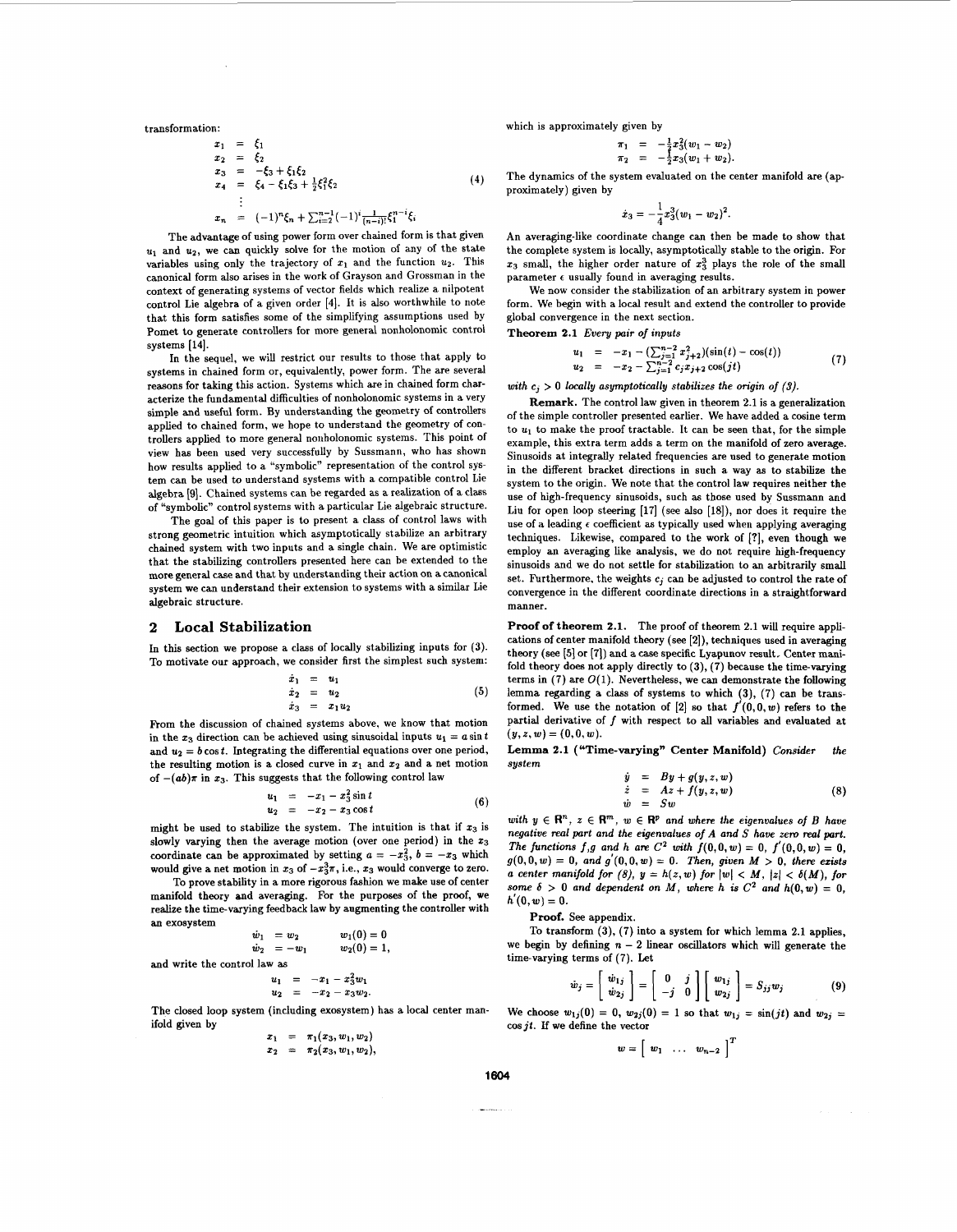we have

$$
\dot{w} = Sw \tag{10}
$$

where *S* is a block diagonal matrix with the *j*th block given by  $S_{jj}$ . Next, partition the original state space as

$$
x = \begin{bmatrix} x_1 \\ x_2 \\ - & - \\ x_3 \\ \vdots \\ x_n \end{bmatrix} = \begin{bmatrix} y_1 \\ y_2 \\ - & - \\ z \end{bmatrix}
$$
 (11)

so that  $y \in \mathbb{R}^2$  and  $z \in \mathbb{R}^m$  with  $m \equiv n-2$ . For the closed loop system we have

$$
\begin{array}{rcl}\n\dot{y}_1 &=& -y_1 - w^T D z^T z \\
\dot{y}_2 &=& -y_2 - w^T C z \\
\dot{z} &=& f(y, z, w) \\
\dot{w} &=& S w\n\end{array} \n\tag{12}
$$

where f is  $C^2$  with  $f(0,0,w) = 0$  and  $f'(0,0,w) = 0$ . The matrix  $C \in \mathbf{R}^{2m \times m}$  is block diagonal with the *j*th block given by the column vector ...

$$
C_{jj} = \left[ \begin{array}{c} 0 \\ c_j \end{array} \right] \tag{13}
$$

and  $D \in \mathbf{R}^{2m}$  is given by

$$
D = \begin{bmatrix} 1 & -1 & 0 & \cdots & 0 \end{bmatrix}^T \tag{14}
$$

We then make a coordinate change in  $y_2$  to eliminate the linear timevarying dependence of *z* in the  $\dot{y}_2$  equation. We choose  $\tilde{y}_2 = y_2 - z^T \Pi_2 w$ where  $\Pi_2$  solves the matrix equation

$$
\Pi_2 S = -I\Pi_2 \quad C^T \tag{15}
$$

(The solution to this matrix equation always exists because the spectrum of  $S$  is disjoint from the spectrum of  $I$ .) We then have

$$
\dot{\tilde{y}}_2 = \dot{y}_2 - z^T \Pi_2 \dot{w} - z^T \Pi_2 w \n= -y_2 - z^T C^T w - z^T \Pi_2 S w - f^T (y, z, w) \Pi_2 w \n= -y_2 + z^T \Pi_2 w - f^T (y, z, w) \Pi_2 w \n= -\tilde{y}_2 + g_2(\tilde{y}, z, w)
$$
\n(16)

where  $g_2(0,0,w) = 0$  and  $g'_2(0,0,w) = 0$ . We make the same kind of coordinate change for  $y_1$ . We choose  $\tilde{y}_1 = y_1 - z^T z \Pi_1 w$  where  $\Pi_1$  solves the matrix equation

$$
\Pi_1 S = -I\Pi_1 - D^T \tag{17}
$$

We then have

$$
\dot{\tilde{y}}_1 = \dot{y}_1 - z^T z \Pi_1 \dot{w} - 2z^T \dot{z} \Pi_1 w \n= -y_1 - z^T z D^T w - z^T z \Pi_1 S w - 2z^T f(y, z, w) \Pi_1 w \n= -y_1 + z^T z \Pi_1 w - 2z^T f(y, z, w) \Pi_1 w \n= -\ddot{y}_1 + g_1(\ddot{y}, z, w)
$$
\n(18)

where  $q_1(0,0,w) = 0$ ,  $q'_1(0,0,w) = 0$  and  $q''_1(0,0,w) = 0$ .

 $\delta$ ,  $|w|$  < *M* for Now, from lemma 2.1 there is a center manifold  $\tilde{y} = h(z, w), |z|$ 

$$
\begin{array}{rcl}\n\hat{y} & = & -I\hat{y} + g(\hat{y}, z, w) \\
\dot{z} & = & \hat{f}(\hat{y}, z, w) \\
\dot{w} & = & Sw\n\end{array} \tag{19}
$$

where  $h(0, w) = 0$  and  $h'(0, w) = 0$ . In fact, since  $g''_1(0, 0, w) = 0$ , one can use an approximation theorem  $[2,$  theorem 3] or calculate to show that  $h''_1(0, w) = 0$  (where  $h = [h_1, h_2]^T$ ). Now it is sufficient to analyze the dynamics of the reduced system

$$
\begin{array}{rcl}\n\dot{z} & = & \bar{f}(h(z,w),z,w) \\
\dot{w} & = & Sw\n\end{array}\n\tag{20}
$$

Further, since  $h(0, w) = 0$  and the dynamics of *w* are autonomous with  $|\mathbf{w}(t)| < M$  for all  $t \geq 0$  for some  $M > 0$ , it is sufficient to check the stability **of** *z* = 0 **for** the following "time-varying" nonlinear differential equation:

$$
\dot{z}_1 = (h_1 + z^T z \Pi_1 w)(-h_2 + w^T S^T \Pi_2^T z)
$$
  
... (21)

$$
\dot{z}_m = \frac{1}{m!} (h_1 + z^T z \Pi_1 w)^m (-h_2 + w^T S^T \Pi_2^T z)
$$

First, because  $h(0, w) = 0$ ,  $h'(0, w) = 0$  and  $h''(0, w) = 0$  we can write the dynamics of *z* as

$$
\dot{z}_1 = (z^T z \Pi_1 w) z^T \Pi_2 S w + O(z)^4 \n\dot{z}_2 = \frac{1}{2} (z^T z \Pi_1 w)^2 (z^T \Pi_2 S w) + O(z)^6 \n\vdots \n\dot{z}_m = \frac{1}{m!} (z^T z \Pi_1 w)^m (z^T \Pi_2 S w) + O(z)^{2(m+1)}
$$
\n(22)

Now we determine expressions for  $\Pi_1$  and  $\Pi_2$  to examine the explicit time dependence of *(22).* From the block structure of *S* and *C* it follows that  $\Pi_2$  also has a block structure where the *j*th block satisfies the matrix equation

$$
\Pi_{2jj} S_{jj} = -I \Pi_{2j} - C_{jj}^T
$$

It can be shown that

t  

$$
\Pi_{2_{j}j} = \begin{bmatrix} -\frac{j}{1+j^2}c_j & -\frac{1}{1+j^2}c_j \end{bmatrix}
$$

 $\Pi_{2_{jj}}S_{jj} = \left[ \begin{array}{cc} \frac{j}{1+j^2}c_j & -\frac{j^2}{1+j^2}c_j \end{array} \right]$ 

and, hence,

Thus we have

$$
w^T S^T \Pi_2^T z = \sum_{j=1}^m c_j \left[ \frac{j}{1+j^2} \sin(jt) - \frac{j^2}{1+j^2} \cos(jt) \right] z_j \qquad (23)
$$

Now from (17) it can be shown that

$$
\Pi_1 = \begin{bmatrix} 0 & 1 & 0 & \cdots & 0 \end{bmatrix}
$$

so that  $z^T z \Pi_1 w = z^T z \cos(t)$ . We now consider the product

$$
\frac{1}{i!} (z^T z \Pi_1 w)^i (w^T S^T \Pi_2^T z)
$$

given by

$$
\frac{1}{i!} (z^T z \cos(t))^t \left( \sum_{j=1}^m c_j \left[ \frac{j}{1+j^2} \sin(jt) - \frac{j^2}{1+j^2} \cos(jt) \right] z_j \right) \tag{24}
$$

Using the identity

$$
\cos(t)\cos(kt) = \frac{1}{2} [\cos((k-1)t) + \cos((k+1)t)]
$$

it can be shown that

$$
\cos^{i}(t) = \sum_{k=1}^{\ell} \alpha_{ik} \cos([i-2(k-1)]t)
$$
 (25)

where  $\alpha_{ik} > 0$  and  $\ell = \frac{i}{2} + 1$  if *i* is even and  $\frac{i+1}{2}$  if *i* is odd.

At this point, we would **like** to apply averaging to the terms in **(24)**  to conclude asymptotic stability. However, since we are not using high frequency sinusoids and we do not have exponential stability for the averaged system, general averaging results do not apply. Nevertheless, a very specific averaging **result** which covers the class of systems we have can be asserted. We describe this result in the next two lemmas. The uniformly higher order characteristic of our equations eliminates the need for a small parameter (or alternatively. very high frequencies). We are able to find **a** case specific Lyapunov functiori that demonstrates asymptotic stability in the presence of small time-varying disturbances without requiring exponential stability.

Lemma 2.2 ("Averaging" transformation) Consider the time*varying nonlinear system* 

$$
\dot{x} = f(x, t) \tag{26}
$$

*where f is of period T in t and is C' and the ith entry of the* **vector**  *f* satisfies  $f_i = O(x)^{2i+1}$ . Then there exists a C<sup>r</sup> local change of *coordinates*  $x = y + \Psi(y, t)$  *under which (26) becomes* 

$$
\dot{y} = \bar{f}(y) + \hat{f}(y, t) \tag{27}
$$

*where*  $\overline{f}$  *is the time average of*  $f$  *and*  $\hat{f}_i(y,t) = O(y)^{2i+2}$  *and of period*  $\overline{T}$  *in t.* 

**Proof.** See appendix.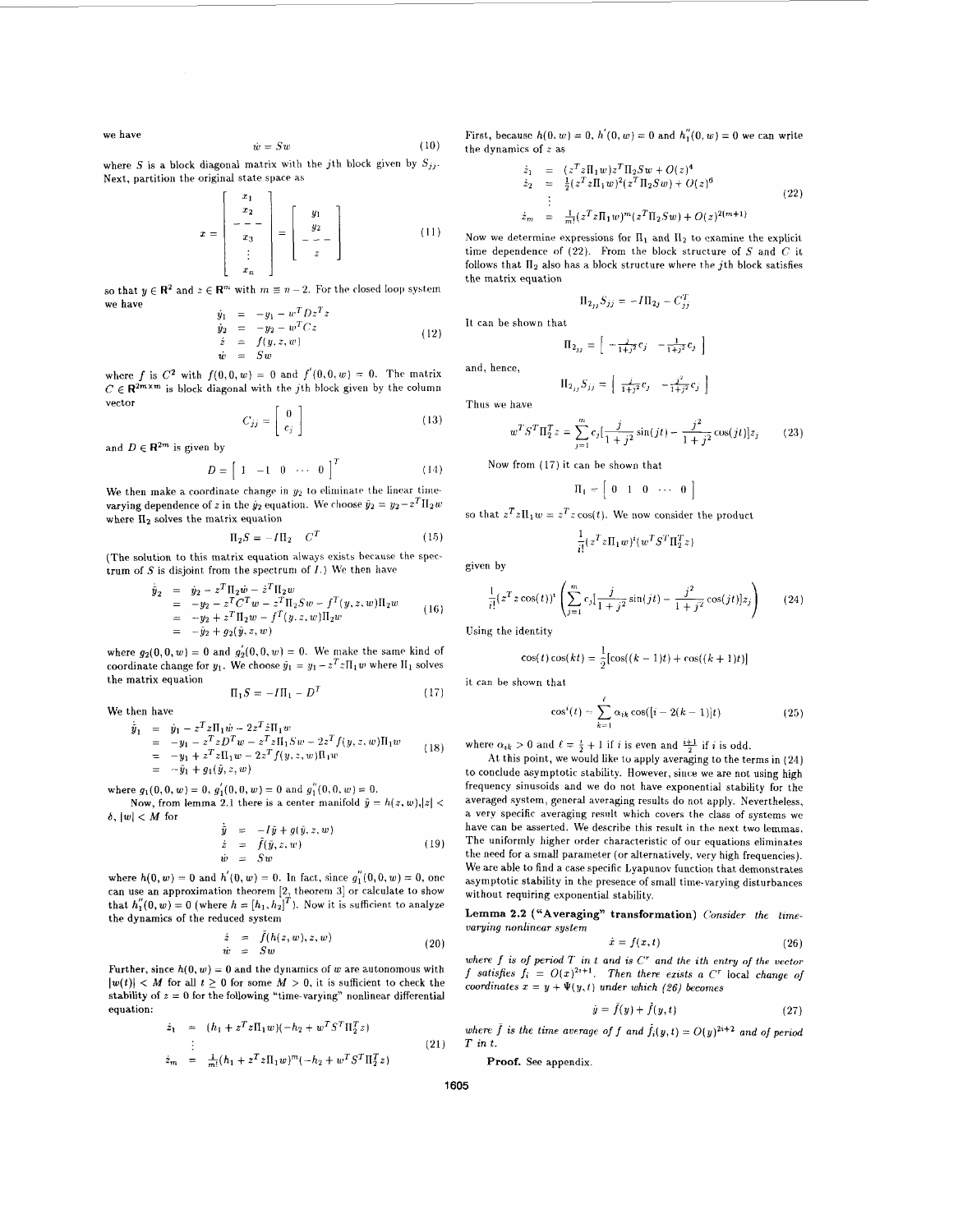**Lemma 2.3 (Case Specific Lyapunov result) Consider the system**   $\mathbf{r} = \mathbf{r} \times \mathbf{r} \times \mathbf{r}$ 

$$
\dot{y} = f(y) + f(y, t) \tag{28}
$$

$$
|\tilde{f}_i(y,t)| \leq \beta_i ||y||^{2(1+i)} \tag{29}
$$

for all y in some open neighborhood of the origin and

$$
\bar{f}(y) = A\psi(y) \tag{30}
$$

where A is a square lower triangular matrix with  $a_{ii} < 0$  for  $i = 1, \ldots, n$ **and** 

$$
\psi_i(y) = y_i ||y||^{2t} \tag{31}
$$

then the origin of (28) is locally asymptotically stable.

Proof. See appendix.

where  $y \in \mathbb{R}^n$ . If

Now we make the coordinate transformation of lemma **2.2** to pull out the lowest order terms on each line of equation **(22)** with nonzero average. Using **(24)** and **(25)** we can show that this transformation yields a system possessing the (triangular) structure of the system in lemma 2.3. In fact, the  $a_{jj}$ 's of lemma 2.3 are given by

$$
a_{jj} = -\frac{1}{2j!} \frac{j^2}{1+j^2} \alpha_{j1} c
$$

Since  $\alpha_{j1}, c_j > 0$ , the local asymptotic stability of the origin of (3), (7) then follows from lemma **2.3.** U

### **3 Global Stabilization**

In this section we propose a class of smooth, time-varying, **globally**  stabilizing inputs for **(3).** Near the origin these control laws will exactly match the locally stabilizing control laws proposed in section **2.**  We introduce saturation functions in these control laws to eliminate destabilizing effects that take place away from the origin.

**Theorem 3.1 Given any pair of inputs** 

$$
u_1 = -x_1 - \sigma((\sum_{j=1}^{n-2} x_{j+2}^2)^{\frac{1}{2}})^2(\sin(t) - \cos(t))
$$
  
\n
$$
u_2 = -x_2 - \sum_{j=1}^{n-2} c_j \sigma(x_{j+2}) \cos(jt)
$$
\n(32)

with  $c_j > 0$  and with  $\sigma : \mathbf{R} \to \mathbf{R}$  a nondecreasing  $C^3$  function satisfying

*1.*  $\sigma(s) = s$  when  $|s| \leq \delta$ 

2.  $|\sigma(s)| \leq \epsilon$  for all  $s \in \mathbf{R}$ 

for some  $0 < \delta < \epsilon$ ,  $\exists \epsilon_0$  such that if  $\epsilon < \epsilon_0$  then the origin of (3) is **globally asymptotically stable.** 

**Proof of theorem 3.1.** The proof of theorem **3.1** is very much in the spirit of the proof of theorem **2.1.** We begin by defining the same oscillators **as** in **(9)** and we make the same partition of the state space **as** in **(11).** For **(3), (32)** we have

$$
\dot{y}_1 = -y_1 - w^T D \sigma(||z||)^2 \n\dot{y}_2 = -y_2 - w^T C \bar{\sigma}(z) \n\dot{z} = f(y, z, w) \n\dot{w} = Sw
$$
\n(33)

where

$$
\bar{\sigma}(z) = \left[\begin{array}{ccc} \sigma(z_1) & \cdots & \sigma(z_m) \end{array}\right]^T
$$

The matrices **C** and *D* are **as** defined in **(13)** and **(14)** respectively. We make the coordinate change

$$
\tilde{y}_1 = y_1 - \sigma(||z||)^2 \Pi_1 w \n\tilde{y}_2 = y_2 - \bar{\sigma}^T(z) \Pi_2 w
$$

where  $\Pi_1$  and  $\Pi_2$  satisfy (17) and (15) respectively.

We then have

 $\dot{\bar{y}}_1 = -\tilde{y}_1 - 2\sigma(||z||) \frac{\partial \sigma}{\partial ||z||} ||z||^{-1} z^T f(y, z, w) \Pi_1 w$ <br>=  $-\tilde{y}_1 + g_1(\tilde{y}, z, w)$  $\dot{y}_2 = -\tilde{y}_1 + \frac{y_1(y_1, z_1, w')}{y_2} = -\tilde{y}_2 - f^T(y_1, z, w) \frac{\partial \dot{\theta}^T}{\partial z} \Pi_2 w$  (34)

$$
= -\tilde{y}_2 + g_2(\tilde{y}, z, w)
$$

We now wish to show that given  $\epsilon$  sufficiently small, there is a center manifold  $\tilde{y} = h(z, w), z \in \mathbb{R}^m, |w| < M$  for

$$
\dot{\tilde{y}} = -I\tilde{y} + g(\tilde{y}, z, w) \n\dot{z} = \tilde{f}(\tilde{y}, z, w) \n\dot{w} = Sw
$$
\n(35)

where  $h(0, w) = 0$  and  $h'(0, w) = 0$ . To do so, following the proof of [2, theorem 1], we must show that given  $M > 0$  and for  $\epsilon$  sufficiently small, there exists a continuous function  $\kappa(\epsilon)$  with  $\kappa(0) = 0$  such that

$$
|f(\tilde{y}, z, w)| + |g(\tilde{y}, z, w)| \leq \epsilon \kappa(\epsilon) |\tilde{f}(\tilde{y}, z, w) - \tilde{f}(\tilde{y}', z', w')| \leq \kappa(\epsilon) (|\tilde{y} - \tilde{y}'| + |z - z'| + |w - w'|)|g(\tilde{y}, z, w) - g(\tilde{y}', z', w')| \leq \kappa(\epsilon) (|\tilde{y} - \tilde{y}'| + |z - z'| + |w - w'|)(36)
$$

for all  $z, z' \in \mathbb{R}^m$ , and all  $w, w' \in \mathbb{R}^p$  with  $|w|, |w'| < M$  and all  $y, y' \in$  $\mathbb{R}^n$  with  $|y|, |y'| < \epsilon$ . It can be shown that  $\tilde{f}$  satisfies this relationship, since every dependence on  $z$  in  $\tilde{f}$  is as the argument of a saturation function bounded by  $\epsilon$ . Then, since  $\tilde{f}$  satisfies these relationships, it follows from **(34)** that **g** also satisfies these relationships by noting that  $\sigma$  is  $C^3$  and hence its partials are bounded and  $\frac{z}{\|x\|} \leq b$  for some positive constant **b.** 

Next we show that, for  $\epsilon$  sufficiently small, the manifold  $h(z, w)$ is globally attractive. First, observe that the dynamics of **y** are of an exponentially stable linear system perturbed by bounded disturbances of magnitude proportional to  $\epsilon$ . Consequently, after some finite time  $y$ is contained in a ball of radius proportional to  $\epsilon$ . Then, by the nature of the coordinate change from  $y$  to  $\tilde{y}$ ,  $\tilde{y}$  is also contained in a ball of radius proportional to **c.** Now we know that the manifold is locally attractive, so for  $\epsilon$  sufficiently small the  $\epsilon$  ball is contained in the basin of attraction for  $h(z, w)$ . Hence, the manifold  $h(z, w)$  is globally attractive. We will eventually establish that the dynamics

$$
\dot{z} = \tilde{f}(h(z, w) + (\tilde{y} - h(z, w)), z, w)
$$
 (37)

have the "converging input bounded state" property of [16] with  $e \equiv$  $\tilde{y} - h(z, w)$  as input. Then, since  $h(0, w) = 0$  it is sufficient to consider the dynamics of

$$
\dot{z} = \tilde{f}(h(z, w), z, w) \tag{38}
$$

For now, we simply consider the global stability property of **(38).** To do so, we begin by establishing a bound on  $h(z, w)$ . We follow the approximation of center manifolds in [2]. As in [2], for functions  $\phi$ :  $\mathbb{R}^n \times \mathbb{R}^p \to \mathbb{R}^2$  which are  $C^1$  in a neighborhood of the origin we define the operator  ${\cal N}$  to be

$$
(N\phi)(z,w)=\frac{\partial \phi}{\partial z}\tilde{f}(\phi(z,w),z,w)+\frac{\partial \phi}{\partial w}Sw+I\phi(z,w)-g(\phi(z,w),z,w)
$$

where *g* is defined in (34). We choose to approximate  $h(z, w)$  by the function  $\phi(z, w) \equiv 0$ . We then have

$$
(N\phi)(z,w)=-g(0,z,w)
$$

It follows from (34) and  $\tilde{f}$  that  $(N\phi)(z,w) = O(\sigma(||z||)^3)$  for all  $z \in \mathbb{R}^m$ and all  $w \in \mathbb{R}^p$  with  $|w| < M$ . We can then mimic the proof of [2, theorem **31** to establish that

$$
|h(z, w) - \phi(z, w)| = |h(z, w)| = O(\sigma(||z||)^3)
$$
 (39)

for all  $z \in \mathbb{R}^m$  and all  $w \in \mathbb{R}^p$  with  $|w| < M$ .

We are now ready to establish lemmas similar to lemmas 2.1 and 2.2 that apply to the global stability problem.

**Lemma 3.1 (Global "Averaging" transformation) Consider the nonlinear time-varying system** 

$$
\dot{x} = f(x, t) \tag{40}
$$

where  $f$  is of period  $T$  in  $t$  and  $a$  is  $C^r$  and where the ith entry of the vector *f* satisfies  $f_i = O(\sigma(||x||)^{2i+1})$ . If the  $\epsilon$  associated with the saturation function  $\sigma$  is sufficiently small, then there exists a  $C^{\tau}$  global *change of coordinates*  $x = y + \Psi(y, t)$  *under which* (40) *becomes* 

$$
\dot{y} = \bar{f}(y) + \hat{f}(y, t) \tag{41}
$$

where  $\tilde{f}$  is the time average of  $f$  and  $\hat{f}$  is of period  $T$  in t with  $\hat{f}_i(y,t)$  =  $O(\sigma(||y||)^{2i+2}).$ 

**1606** 

**Sold Service**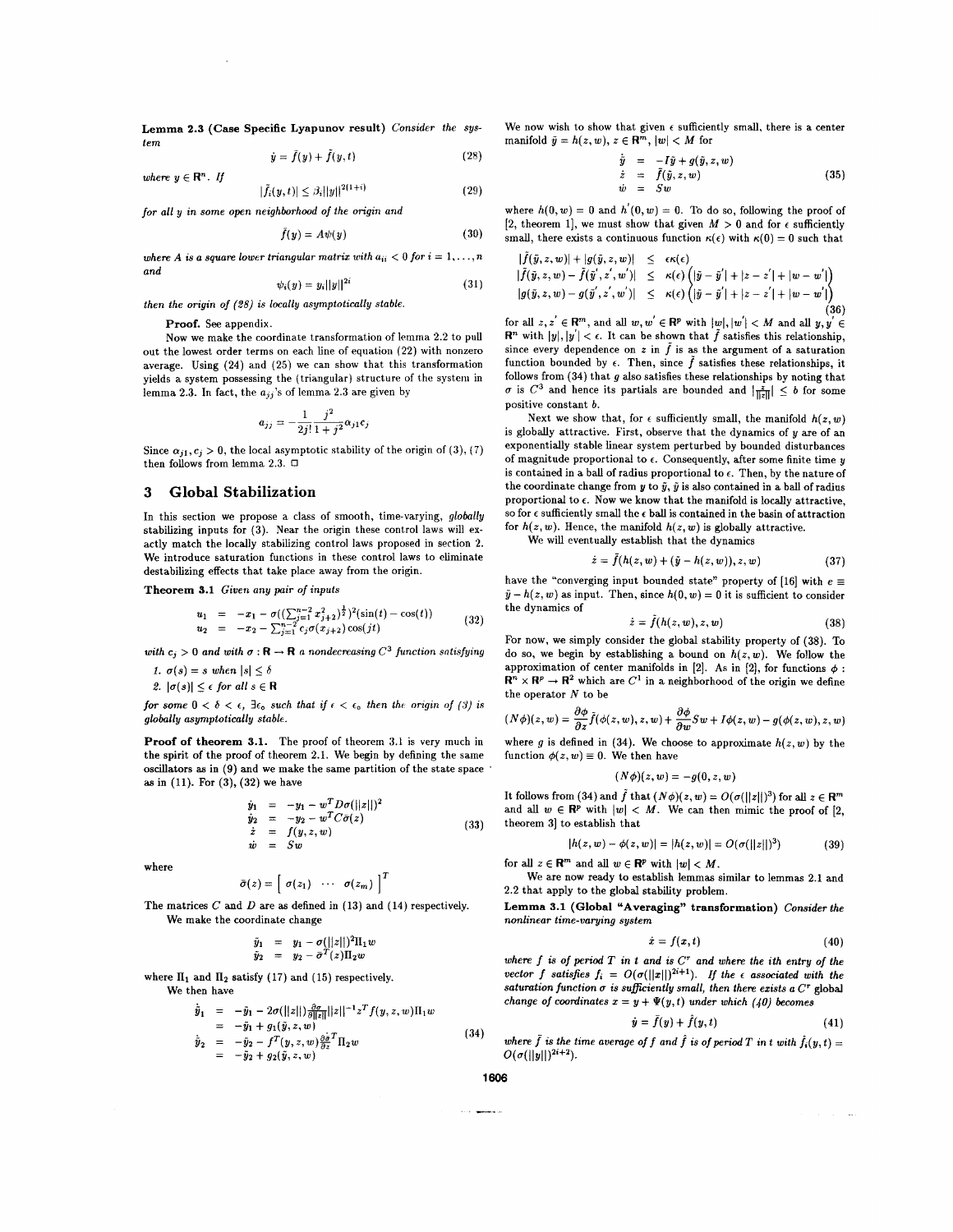#### **Proof.** See appendix.

**Lemma 3.2 (Global Case Specific Lyapunov result)** *Consider the system* 

$$
\dot{y} = \bar{f}(y) + \tilde{f}(y, t)
$$
\n
$$
|\tilde{f}_i(y, t)| \le \beta_i \sigma(||y||)^{2(1+i)}
$$
\n(43)

where 
$$
y \in \mathbb{R}^n
$$
. If

for all 
$$
y \in \mathbb{R}^n
$$
 and

$$
f(y) = A\psi(y) \tag{44}
$$

*where A is a square lower triangular matrix with*  $a_{ii} < 0$  *for*  $i = 1, \ldots, n$ *and* 

$$
\psi_i(y) = \sigma(y_i)\sigma(||y||)^{2i} \tag{45}
$$

*then, for*  $\epsilon$  *sufficiently small, the origin of*  $(42)$  *is globally asymptotically stable.* 

#### **Proof.** See appendix.

Now using the expression for  $\Pi_1$  and  $\Pi_2$  from the proof of theorem **2.1** we can show that these lemmas apply and thus the reduced dynamics are globally asymptotically stable. It remains to verify that the *z* dynamics have the "converging input bounded state" property of [16]. Since  $\tilde{f}$  is bounded for bounded  $\epsilon$ , and hence *z* is bounded for all finite time, it is sufficient to prove the following result:

**Lemma 3.3 (Converging input bounded state)** *Under the conditions* of *lemma 3.2.* if *the perturbation in the equation* 

$$
\dot{y} = \bar{f}(y) + \tilde{f}(y, t) + p(t) \tag{46}
$$

*satisfies*  $|p(t)| \leq \nu$ , *then, for*  $\nu$  *sufficiently small, y satisfies*  $|y(t)| \leq G$ for all  $t \geq 0$  for some  $G > 0$ .

#### **Proof.** See appendix.

Now the main theorem of [16] provides global asymptotic stability for the system **(3), (32).** *0* 

It is also possible to deduce a *locally* stabilizing control law for **(2)**  without using the transformation to power form given in (4).

**Corollary 3.1** Every pair of *inputs* 

$$
v_1 = -\xi_1 - (\sum_{j+1}^{n-2} \xi_{j+2}^2)(\sin(t) - \cos(t))
$$
  
\n
$$
v_2 = -\xi_2 - \sum_{j=1}^{n-2} (-1)^j c_j \xi_{j+2} \cos(jt)
$$
\n(47)

*with*  $c_i > 0$  *locally asymptotically stabilizes the origin of (2).* 

**Proof of corollary 3.1.** Let the transformation (4) that takes us from chain form to power form be written as  $x = \Phi(\xi) = T\xi + \bar{\Phi}(\xi)$ where  $\bar{\Phi}(\xi)$  is higher order. Let  $v_{chain}(\cdot)$  denote the controls given by (47) and let  $u_{power}(\cdot)$  denote the controls given by 7. Then we have  $v_{chain}(\xi) = u_{power}(T^{-1}x)$ . For (2), (47) if we make the transformation  $x = \Phi(\xi)$ , we have a power form system (3) with controls given by (7) plus higher order terms. Now the proof is exactly equivalent to the proof of theorem **2.1** since the higher order terms would simply contribute higher order terms on the manifold which were shown to be unimportant. *0* 

#### **4 Example: an automobile**

Our example system will be a simple kinematic model of an automobile **as** shown in figure 1. This system is controllable using two levels of Lie Brackets. **A** derivation of the kinematic equations may be found in [12]. **A** sketch of the car is found in Figure 1

$$
\dot{x} = \cos(\theta)u_1
$$
  
\n
$$
\dot{y} = \sin(\theta)u_1
$$
  
\n
$$
\dot{\phi} = u_2
$$
  
\n
$$
\dot{\theta} = \frac{1}{L}\tan(\phi)u_1
$$
\n(48)

where  $(x, y)$  is the position of the car in the plane,  $\phi$  is the angle of the front wheels with respect to the car (or the steering wheel angle),  $\theta$  is the orientation of the car with respect to some reference frame, and the constant *L* is the length of the wheel base. For simplicity, we choose  $L = 1$ .



Figure 1: Kinematic model of the car



Figure **2:** Phase plane plot. *I* versus y, *of* the two simulations. Note the effects of the saturation function on the limits of travel in the *x*  direction.

The following change of roordinates will put the car into power form coordinates, locally:

$$
x_1 = x
$$
  
\n
$$
x_2 = \sec^3(\theta) \tan(\phi)
$$
  
\n
$$
x_3 = x \sec^3(\theta) \tan(\phi) - \tan(\theta)
$$
  
\n
$$
x_4 = y + \frac{1}{2}x^2 \sec^3(\theta) \tan(\phi) - x \tan(\theta)
$$

with the following input transformation:

$$
u_1 = v_1 \sec(\theta)
$$
  
\n
$$
u_2 = -3v_1 \sec(\theta) \sin^2(\phi) \tan(\theta) + v_2 \cos^3(\theta) \cos^2(\phi)
$$

The control law used for the simulation was:  

$$
v_1 = -x_1 - \sigma^2 \left( \sqrt{x_3^2 + x_4^2} \right) (\sin(t) - \cos(t))
$$

$$
v_2 = -x_2 - k\sigma(x_3)\cos(t) - k\sigma(x_4)\cos(2t)
$$

The gain  $k$  was chosen to be 2, and the  $\epsilon$  of the saturating function  $\sigma(\cdot)$  was chosen to be  $\epsilon = 0.5$ . The initial conditions chosen for these two simulations were  $(0, \pm 1, 0, 0)$ . The plot demonstrates the effect using a saturation function. *At* first the error is large enough to cause the saturation functions to limit the magnitude of the input sinusoids, hence limiting the  $x$  and  $\phi$  travel of of the car. After the error drops sufficiently, the controls are no longer saturated and the range of travel drops.

#### **5** ~ **Summary and Discussion**

We have presented a control law which globally asymptotically stahilizes **a** system in power form. This control law uses sinusoids at integrally related frequencies to achieve motion in bracketing directions and saturation functions to achieve globally convergence. Convergence in the coordinate directions can be adjusted by setting the appropriate weights in the control law. By making use of a feedback transformation to convert a nonholonomic system into power form, we have applied this control law to a kinematic model of an automobile.

The primary limitation of the control law presented here is that it can only be applied to systems which are feedback equivalent to a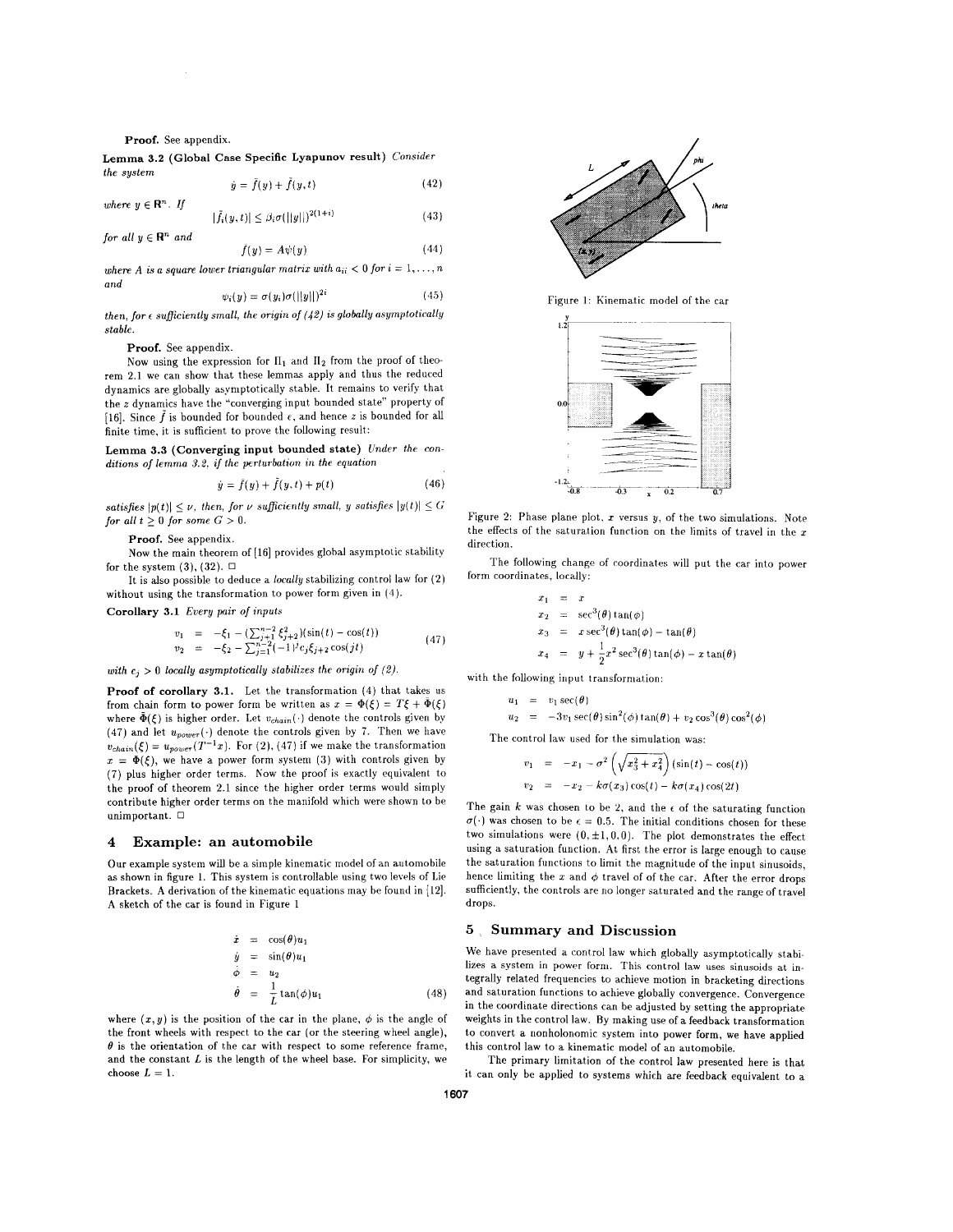system in power form. However, there is strong evidence to suggest that control laws of this form can be extended to 'more general nonholonomic systems by using an "extended system" such **as** that used by Sussmann and co-workers **[9, 171.** The generalization of the results presented here would be to systems which are controllable through the input vector fields and Lie products of the form  $ad_{a}^{k}g_{2}$ . Controllers for this same basic class of systems can be found in the recent work of Pomet **[14].**  The extension of the ideas presented here to this more general situation is the subject of current research.

#### **6 Appendix**

#### **6.1 Proof of lemma 2.1**

The proof of lemma **2.1** mimics the proof of **[2,** Theorem **1,** pp. **16-19].**  Accordingly, let  $\psi : \mathbf{R}^+ \to [0,1]$  be a  $C^{\infty}$  function with  $\psi(s) = 1$  when  $s \leq 1$  **and**  $\psi(s) = 0$  when  $s \geq 2$ . Then for  $\epsilon, M > 0$  define *F* and *G* by

$$
F(y,z,w) = f(y,z\psi(\frac{|z|}{\epsilon}),w\psi(\frac{|w|}{\mathcal{M}}))
$$
  

$$
G(y,z,w) = g(y,z\psi(\frac{|z|}{\epsilon}),w\psi(\frac{|w|}{\mathcal{M}}))
$$

We prove that, given  $M > 0$ , the system

$$
\dot{y} = By + G(y, z, w)
$$
\n
$$
\dot{z} = Az + F(y, z, w)
$$
\n
$$
\dot{w} = Sw
$$
\n(49)

has a center manifold  $y = h(z, w)$ ,  $z \in \mathbb{R}^m$ ,  $w \in \mathbb{R}^p$  for  $\epsilon$  sufficiently small. Then since F and G agree with f and g for all  $|z| < \epsilon$  and for all  $|w|$  < *M*, this proves the existence of a local center manifold for **(8).** The existence of the global center manifold for **(49)** can be demonstrated using the same contraction mapping calculations **as** in the proof of **[2,** theorem 11 since we can show, **as** was needed in **[2],**  that there is a continuous function  $\kappa(\epsilon)$  with  $\kappa(0) = 0$  such that

$$
|F(y, z, w)| + |G(y, z, w)| \le \epsilon \kappa(\epsilon) |F(y, z, w) - F(y', z', w'| \le \kappa(\epsilon) (|y - y'| + |z - z'| + |w - w'|)|G(y, z, w) - G(y', z', w'| \le \kappa(\epsilon) (|y - y'| + |z - z'| + |w - w'|)
$$

for all  $z, z' \in \mathbb{R}^m$ , and all  $w, w' \in \mathbb{R}^p$  and all  $y, y' \in \mathbb{R}^n$  with  $|y|, |y'| < \epsilon$ . Following [2], these inequalities yield a center manifold  $y = h(z, w)$  with  $h(0, w) = 0$  and  $h'(0, w) = 0$ .  $\Box$ 

#### **6.2 Proof of lemma 2.2**

The proof of this lemma follows closely the exposition of **[5,** pp. **168-**  169]. We split  $f(x,t)$  as

$$
f(x,t)=\bar{f}(x)+\tilde{f}(x,t)
$$

where  $\bar{f}$  is the mean of  $f$  and  $\tilde{f}$  is its oscillating part. Now we make the coordinate change

$$
x = y + \Psi(y, t) \tag{50}
$$

where  $\Psi$  will be specified. (We will show  $\Psi$  to be strictly higher order **so** that this is a valid coordinate change locally.) Differentiating we have

$$
[I + D_y \Psi]\dot{y} + \frac{\partial \Psi}{\partial t} = \dot{x} = \bar{f}(y + \Psi) + \tilde{f}(y + \Psi, t)
$$
(51)

Reorganizing we get

$$
\dot{y} = [I + D_y \Psi]^{-1}][\bar{f}(y + \Psi) + \bar{f}(y + \Psi, t) - \frac{\partial \Psi}{\partial t}]
$$
(52)

We now choose **Y** such that

$$
\frac{\partial \Psi}{\partial t} = \tilde{f}(y, t)
$$

(Since  $\tilde{f}$  has zero mean,  $\Psi$  is bounded as a function of time.) This choice produces

$$
\dot{y} = [I + D_y \Psi]^{-1} [\bar{f}(y) + f(y + \Psi, t) - f(y, t)] \tag{53}
$$

Expanding with respect to  $\Psi$  we have

$$
\dot{y} = [I - D_y \Psi + O(||D_y \Psi||^2)][\tilde{f} + D_y f \Psi + O(||\Psi||^2)] \n\equiv \tilde{f}(y) + \hat{f}(y, t)
$$

Now we check the order of  $\hat{f}_i$ . The first term we consider is the term  $H f(u \perp \tilde{w} | t) = f(y,t)$ 

$$
I[f(y+\Psi,t)-f(y,t)]
$$

It suffices to check the order of the ith entry of

 $D_uf\cdot\Psi$ 

Accordingly, the entries of the *i*th row of  $D_v f$  are of order 2*i*. Further, since  $\frac{\partial \Psi_i}{\partial t} = \bar{f}_i(y,t)$ 

$$
\frac{\partial \Psi_i}{\partial t} = \tilde{f}_i(y, t)
$$

it follows that  $\Psi_i$ , is of order  $1 + 2i$  in  $v$ . Hence, the lowest order in  $w$ is 3 (i=1) and the product yields terms of order  $2i + 3$ .

The final terms we need to consider are given by  $D_v\Psi N(y,t)$  where

$$
N_i(y,t) \equiv f_i(y) + f_i(y + \Psi, t) - f_i(y,t)
$$

By assumption, we know that  $N_i(y, t)$  is of order  $1 + 2i$  in y. Since  $\Psi_i$ is of order  $1 + 2i$  it follows that the entries of the *i*th row of  $D_v\Psi$  are of order 2*i*. The lowest order in  $N(y, t)$  is 3  $(i = 1)$  and so the *i*th entry of  $D_y \Psi N(y, t)$  is of order  $2i + 3$ .  $\Box$ 

#### **6.3 Proof of lemma 2.3**

Consider the Lyapunov function

$$
V = \sum_{i=1}^{n} \frac{\alpha_i}{2(n+1-i)} y_i^{2(n+1-i)}
$$
(55)

where the  $\alpha_i$ 's will be specified later. The derivative of V along the trajectories of **(28)** 1s given by

$$
\dot{V} = \sum_{i=1}^{n} \alpha_i y_i^{2(n-i)+1} [\bar{f}_i(y) + \bar{f}_i(y,t)]
$$
  
\n
$$
\leq [\sum_{i=1}^{n} \alpha_i y_i^{2(n-i)+1} A_i \psi(y)] + \gamma ||y||^{2(n+1)+1}
$$
 (56)

where  $A_i$  is the *i*th row of the matrix  $A$  and  $\gamma$  is a constant that depends on  $\alpha_i, \beta_i$  for  $i = 1, \ldots, n$ . We claim that the  $\alpha_i$ 's can be chosen such that

$$
S(y) \equiv \sum_{i=1}^{n} \alpha_i y_i^{2(n-i)+1} A_i \psi(y) \le -||y||^{2(n+1)}
$$
 (57)

*(58)*   $\dot{V} \leq -(1 - \gamma ||y||) ||y||^{2(n+1)}$ 

and hence asymptotic stability of the origin for  $||y||$  sufficiently small. The proof of this claim will involve an iterative process of completing squares, bookkeeping coefficients and judiciously choosing the  $\alpha_i$ 's.

We begin by multiplying the *i*th term  $(i = 1, \ldots, n)$  in the summation  $S(y)$  by  $1)$ 

$$
\left(\frac{||y||}{||y||}\right)^{2(n-i+1)}
$$

for  $||y|| \neq 0$ . This yields

$$
S(y) = ||y||^{2(n+1)} \sum_{i=1}^{n} [\alpha_i \frac{y_i^{2(n-i)+1}}{||y||^{2(n-i+1)}} \sum_{j=1}^{i} a_{ij} y_j] \equiv ||y||^{2(n+1)} T(y) \quad (59)
$$

Now we begin to complete squares by first considering the quadratic terms (i.e. those terms generated by  $i = n$  in the summation). Doing so, we have

$$
T(y) \leq \left[ \sum_{i=1}^{n-1} \alpha_i \frac{y_i^{2(n-i)+1}}{\|y\|^{2(n-i+1)}} \sum_{j=1}^i a_{ij} y_j \right] + \alpha_n \frac{a_{n}}{2} \left( \frac{y_n}{\|y\|} \right)^2 + \alpha_n \sum_{j=1}^{n-1} \tilde{a}_{nj} \left( \frac{y_j}{\|y\|} \right)^2
$$
 (60)

Here  $\tilde{a}_{nj}$  are positive constants that depend on  $a_{nn}, a_{nj}$ , ahd *n*. Now, by the definition of  $||y||$ , we have

**4** 

$$
y_n^2 = ||y||^2 - y_1^2 - \ldots - y_{n-1}^2
$$
 (61)

and choosing

$$
\alpha_n = -\frac{1}{a_{nn}} \tag{62}
$$

we have

$$
\mathcal{T}(y) \leq \left[\sum_{i=1}^{n-1} \alpha_i \frac{y_i^{2(n-i)+1}}{\|y\|^{2(n-i+1)}} \sum_{j=1}^i a_{ij} y_j\right] - 2 + \alpha_n \sum_{j=1}^{n-1} \tilde{a}_{nj} \left(\frac{y_j}{\|y\|}\right)^2 \quad (63)
$$

$$
1608
$$

 $(54)$